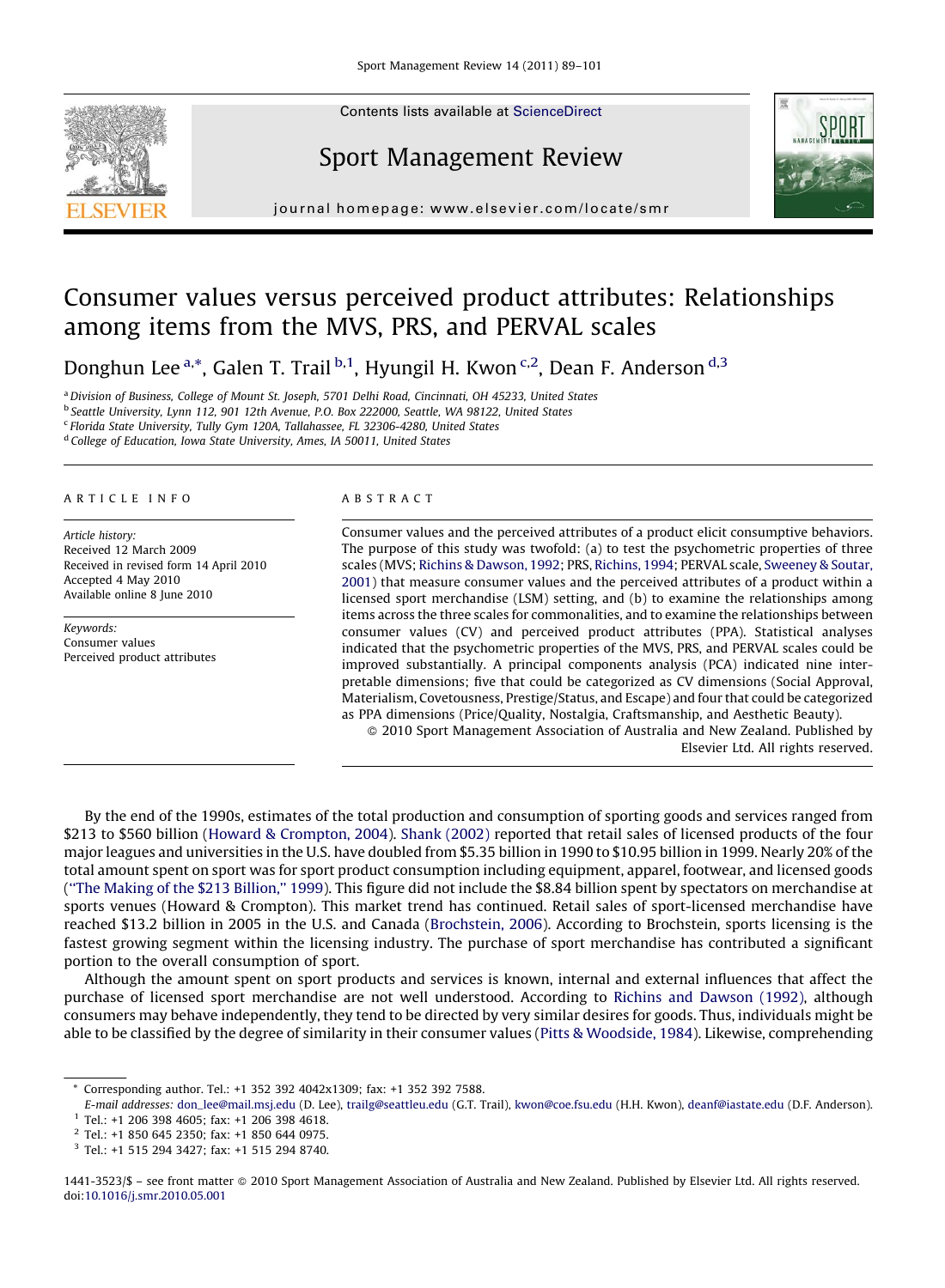what determines product consumption is clarified when *consumer values* are identified ([Richins, 1994\)](#page--1-0) and additionally, when the aspects that constitute *perceived value* (important attributes) of a product are understood [\(Sweeney & Soutar,](#page--1-0) [2001](#page--1-0)). This distinction is a critical one and one that is often neglected. Consumer values (CV) are beliefs that guide consumers' behavior when purchasing products or services. The perceived value of an object is the object's perceived worth to the individual or as [Zeithaml \(1988\)](#page--1-0) noted, it is the ''consumer's overall assessment of the utility of a product (or service) based on perceptions of what is received and what is given'' (p. 14). The perceived value of a product is often predicated on the consumer values for that individual, and thus these concepts are frequently confused within the research on these topics. Thus, we purposefully refer to perceived value of a product as the perceived product attributes (PPA) throughout this study. Another method of distinguishing between the two is that CVs are internal and are typically generalizable across consumer behavior situations, while PPA are specific to the individual and are typically contingent on the product itself (i.e., product specific).

### 1. Consumer values and perceived product attributes

As we noted above, consumers are likely to have different preference criteria according to their value systems. Compared to attitudes, values generally carry greater importance in a person's life and are more abstract and general [\(Schwartz, 1992](#page--1-0)). Values are often expressed by various motivational types of goals ([Schwartz, 1992; Schwartz & Bilsky, 1990](#page--1-0)). However, it is uncertain how individuals establish their values, such as honesty, security, power, and so forth. In addition, it is not clear that values themselves are sufficient in explaining consumption behaviors. As a result, several researchers have used the meansend chain approach ([Gutman, 1982; Reynolds & Gutman, 1988; Vinson, Scott, & Lamont, 1977](#page--1-0)). For instance, Gutman distinguished values from product attributes in that values are end states that one desires to be, which may or may not be actualized. Product attributes are the product features that provide the desired benefits, which may gratify specific values (Gutman). Vinson et al. classified an individual's value system into several dimensions (i.e., global values–domain-specific values–evaluative values). Within the classification, global values are the beliefs that guide one's thought process, while evaluative values are specifically related to product attributes that elicit one's beliefs. These lead to evaluation of the properties of a product, which elicits behavior. In this vein, an individual's perceived attributes of a product tends to be an evaluation of information available to the individual, such as cost, craftsmanship, aesthetic appearance, and so forth.

[Bloch and Richins \(1983\)](#page--1-0) also made a CV–PPA distinction in their theoretical model, which depicted consumer characteristics, product characteristics, and situational variables influencing perceived product importance, which in turn, influenced product purchase. Consumer characteristics included values, needs, personality traits, and social roles, among other things. Product characteristics were the attributes of the product (e.g., cost, symbolic attributes of the product, etc.). Situational variables included time available to search for the product and/or the presence or absence of family or friends at time of purchase. Bloch and Richins also divided product importance type into two dimensions: enduring importance and instrumental importance. Enduring importance was defined as a ''long-term, cross-situational perception of product importance based on the strength of the product's relationship to central needs and values'' (Bloch & Richins, p. 72). Instrumental importance was defined as ''a temporary perception of product importance based on the consumer's desire to obtain particular extrinsic goals that may derive from the purchase and/or usage of the product'' (Bloch & Richins, p. 72). The distinction Bloch and Richins made between consumer characteristics and product characteristics is similar to our distinction between consumer values and perceived product attributes. In their model, each influenced product consumption, mediated by a different type of product importance. In summary, the proposed models and hypotheses noted above suggest that a CV–PPA distinction exists. However, there is little, if any, empirical evidence supporting a distinction between the two at a domain level. Thus, there is a need for empirical examination of such aspects, especially in a contextspecific situation, like LSM consumption. However, this context-specific situation of LSM consumption may cause licensed sport merchandise to be evaluated differently from many other types of merchandise or merchandise in general.

## 2. SEC paradigm

One way of categorizing goods is the search–experience–credence (SEC) paradigm. [Nelson \(1970\)](#page--1-0) proposed that goods could be categorized into either ''search'' goods or ''experience'' goods depending on how easily the core attributes of the good could be evaluated prior to purchase. A consumer can easily inspect the qualities of search goods prior to purchase (e.g., a book; [Ekelund, Mixon, & Ressler, 1995\)](#page--1-0), whereas the qualities of an experience good can only be evaluated after the consumption of the product (e.g., a cruise; Ekelund et al.). Due to this relative complexity, consumers of experience goods are more skeptical about their evaluation of product attributes than those of search goods ([Franke, Huhmann, & Mothersbaugh,](#page--1-0) [2004](#page--1-0)). According to Ford, Smith, and Swasy (1988), [Darby and Karni \(1973\)](#page--1-0) proposed the third category of goods (credence) because ''certain qualities can never be verified by the average consumer. This occurs because the consumer may not possess sufficient technical expertise to assess the product's true performance, to diagnose his/her own need for the product or service, or because diagnosing a need separately from filling the need at the same time is uneconomical or difficult'' [\(Ford](#page--1-0) [et al., 1988](#page--1-0), p. 239). These qualities were termed ''credence'' and credence qualities are those that cannot be verified even after purchase and consumption. Ekelund et al. suggested that marriage counseling (therapy) would be a credence good. However, as Ford et al. noted, although the SEC has intuitive appeal, it has not been validated. Furthermore, [Huang, Lurie, and](#page--1-0) [Mitra \(2009\)](#page--1-0) claimed a slightly modified view to the Nelson's search-experience classification. They suggested that ''it is no